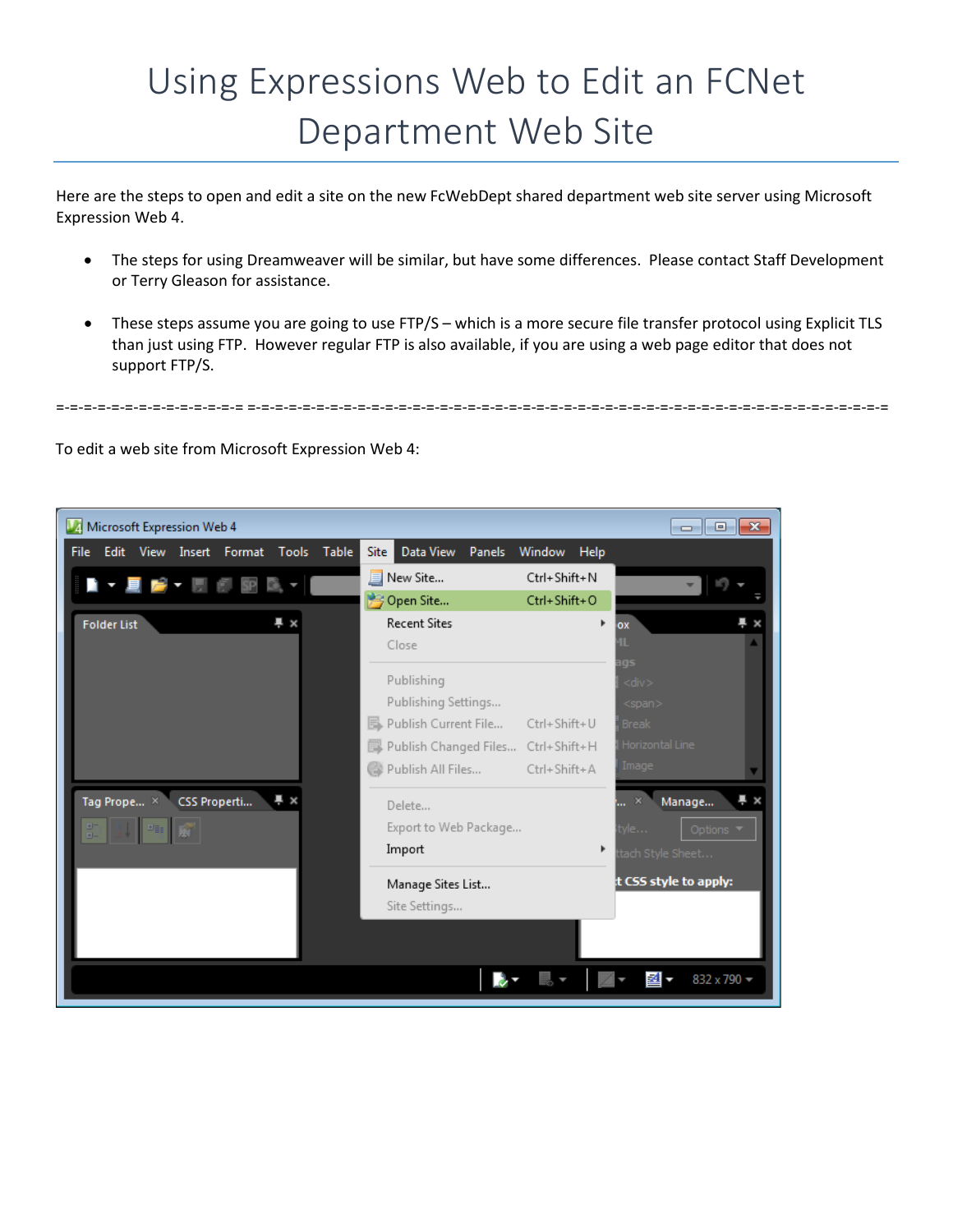## For a department website, please use the following format for the location: ftps://NameOfDepartmentAccount.fullcoll.edu

example: ftps://care.fullcoll.edu

| Open Site      |                                                                                   |       | ×<br>▫               |
|----------------|-----------------------------------------------------------------------------------|-------|----------------------|
| Managed Sites: | Location: ftps://care.fullcoll.edu<br>Add to managed list Name: care.fullcoll.edu |       | Browse               |
| Name           | Path                                                                              | Type  | Date                 |
|                | My Web Si C: \Users\mcortez.FC\Documents\My Web Sites                             | Local | 7/9/2014 10:54:21 AM |
|                |                                                                                   |       |                      |
|                |                                                                                   |       | Cancel<br>Open       |

After specifying the location, the Name field should automatically fill in. Make sure the checkbox next to "Add to managed list" is checked so that the configuration is saved for the next time you want to edit your site. Click on Open.

Next you will be prompted for Remote Site Editing Options – here we recommend that you select "Edit local copy now, and publish changes to the server later." This allows you to create a local copy of your site, where you can work on it at your leisure, testing to make sure it's just as you want it and then publish it when ready. If you select "Edit live site now"  $-$  the program will only temporarily download files from your web site, as you are editing them and each time you save, your files will be immediately uploaded to the site (even if they are incomplete.)

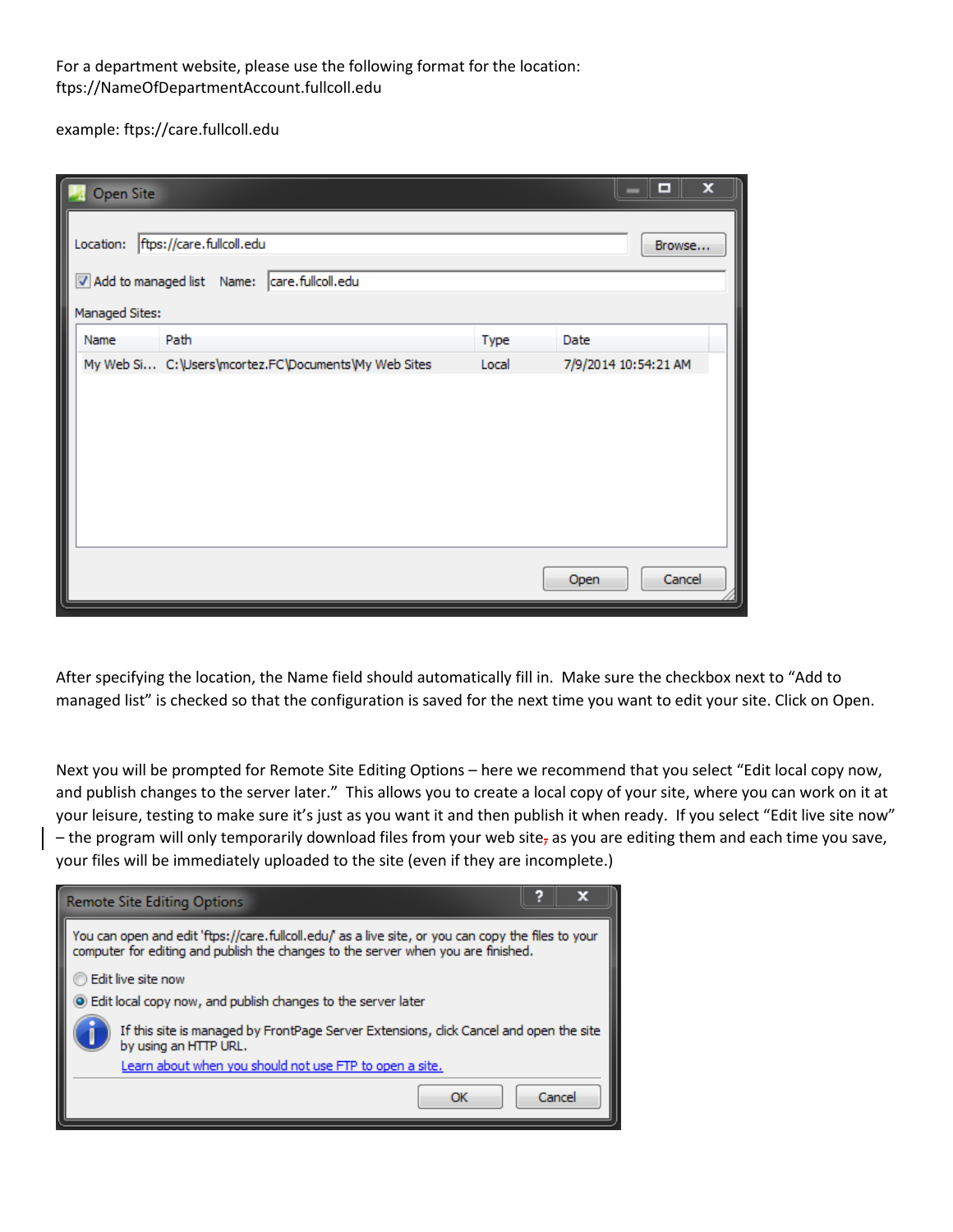Click OK, and you will then be prompted for your Department Account credentials:

| Connect to care fullcoll edu                                                                                                                                          |                      |        |  |  |
|-----------------------------------------------------------------------------------------------------------------------------------------------------------------------|----------------------|--------|--|--|
|                                                                                                                                                                       |                      |        |  |  |
| FTP transmits the user name and password without<br>encryption. If possible, open the site by using an HTTP URL to<br>help protect it from potential network attacks. |                      |        |  |  |
| User name:                                                                                                                                                            | 夏 care               |        |  |  |
| Password:                                                                                                                                                             |                      |        |  |  |
|                                                                                                                                                                       | Remember my password |        |  |  |
|                                                                                                                                                                       |                      |        |  |  |
|                                                                                                                                                                       | OK                   | Cancel |  |  |

Do not check the "Remember my password" box. After entering your credentials, click OK. You will be prompted with a warning regarding "Non-Trusted Certificate" – you can safely ignore this warning. All this warning is indicating is that we have created our own security certificate to keep your web site safe, rather than purchasing one from a 3<sup>rd</sup> party.

|                                            | <b>Non-Trusted Certificate</b>                                                                                       | х                             |  |  |  |
|--------------------------------------------|----------------------------------------------------------------------------------------------------------------------|-------------------------------|--|--|--|
|                                            | There is a problem with this server's security certificate. The certificate was issued by an<br>untrusted authority. |                               |  |  |  |
|                                            | Certificate Information:                                                                                             |                               |  |  |  |
|                                            | Server: The                                                                                                          | CARE.FULLCOLL.EDU             |  |  |  |
|                                            |                                                                                                                      | Issued to: CN=WMSvc-FCWEBDEPT |  |  |  |
|                                            |                                                                                                                      | Issued by: CN=WMSvc-FCWEBDEPT |  |  |  |
|                                            | Active from: 1/3/2014                                                                                                |                               |  |  |  |
|                                            | Expires on: 1/1/2024                                                                                                 |                               |  |  |  |
| Trust this server and continue connecting? |                                                                                                                      |                               |  |  |  |
| V Always trust this server?                |                                                                                                                      |                               |  |  |  |
| Click here to learn more.                  |                                                                                                                      |                               |  |  |  |
|                                            |                                                                                                                      | Don't Trust<br><b>Trust</b>   |  |  |  |

You can safely check the box next to "Always trust this server?" then click Trust.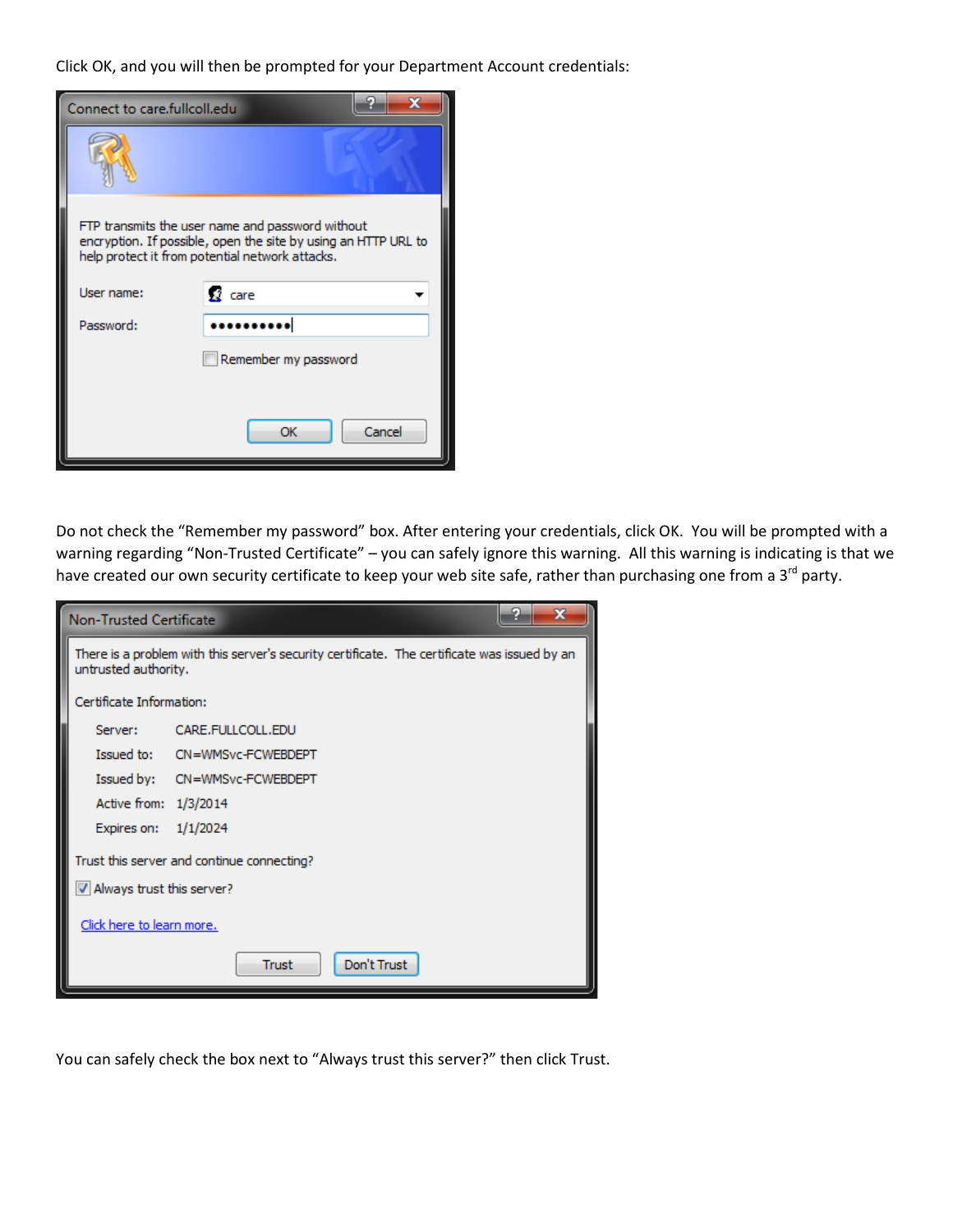You may then be prompted to set up import configuration for the site. Simply click on Next to start the process.

| x<br>Import Site Wizard - Welcome                |                                                                                                                                                                                                                                                                               |                                                                                                 |        |  |
|--------------------------------------------------|-------------------------------------------------------------------------------------------------------------------------------------------------------------------------------------------------------------------------------------------------------------------------------|-------------------------------------------------------------------------------------------------|--------|--|
|                                                  | To edit ftps://care.fullcoll.edu/ in Expression Web you need to create a local copy on<br>your computer, edit the local copy and then publish changes you make to your Web<br>server using the Publishing View.<br>How do you want to transfer files to and from your server? |                                                                                                 |        |  |
|                                                  | Connection Type:<br><b>FTPS</b>                                                                                                                                                                                                                                               |                                                                                                 |        |  |
|                                                  |                                                                                                                                                                                                                                                                               | The remote site server supports File Transfer Protocol over<br>Secure Sockets Layer (FTPS/SSL). |        |  |
|                                                  | Location                                                                                                                                                                                                                                                                      |                                                                                                 |        |  |
|                                                  | Location:                                                                                                                                                                                                                                                                     | ftps://care.fullcoll.edu/                                                                       | Browse |  |
|                                                  | Directory:                                                                                                                                                                                                                                                                    |                                                                                                 |        |  |
|                                                  | <b>Settings</b>                                                                                                                                                                                                                                                               |                                                                                                 |        |  |
| Maximum simultaneous connections:  4<br>$(1-10)$ |                                                                                                                                                                                                                                                                               |                                                                                                 |        |  |
| Use Passive FTP                                  |                                                                                                                                                                                                                                                                               |                                                                                                 |        |  |
|                                                  | $<$ Back                                                                                                                                                                                                                                                                      | Next >                                                                                          | Cancel |  |

You will be prompted for a location on your local computer to save the web site to. Placing it in your "My Documents" folder is generally a good place for it. You may need to manually edit the Local copy location, or use the Browse button to select an appropriate location. We recommend you place the site in a new folder that is appropriately named for your site. Once you've specified the local copy location, click on Next.

| Import Site Wizard - Choose your destination web location                                                                                                                                                                                                                                                                                   | Đ<br>$\mathbf{x}$ |
|---------------------------------------------------------------------------------------------------------------------------------------------------------------------------------------------------------------------------------------------------------------------------------------------------------------------------------------------|-------------------|
| Specify where you would like to create a local copy. This can be a location on your<br>computer or network or any Web server that is running the FrontPage Server<br>Extensions or SharePoint Services.<br>Local copy location:<br>C:\Users\mcortez.FC\Documents\My Web Sites\care<br>Add to current site<br>Use Encrypted Connection (SSL) | Browse            |
| $Back$<br>Next >                                                                                                                                                                                                                                                                                                                            | Cancel            |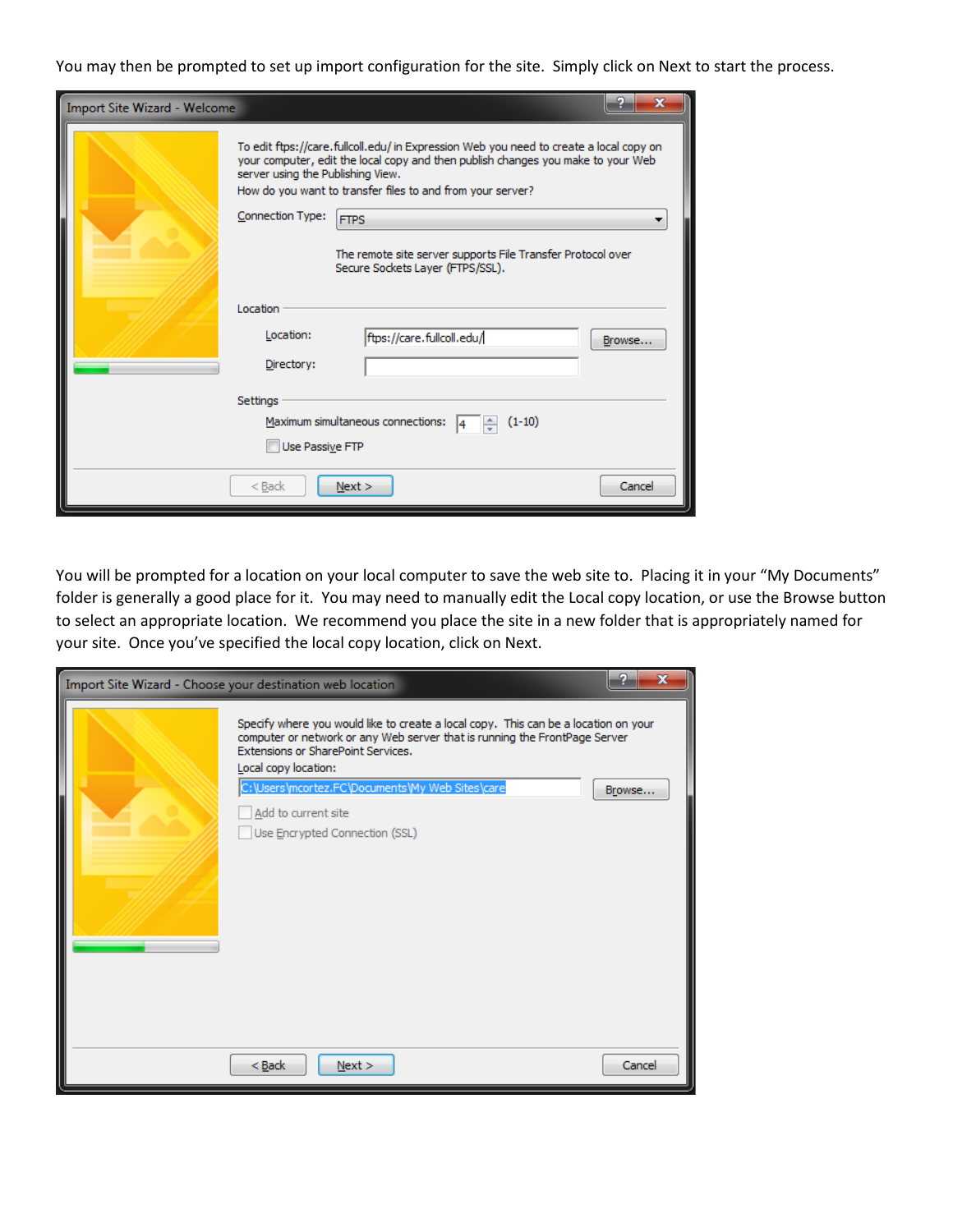If you've specified a path to a new folder that does not exist, you may be prompted to create it. Click Yes.



Once you have completed the process of setting up the import you should receive a Congratulations dialog window. Click on Finish.

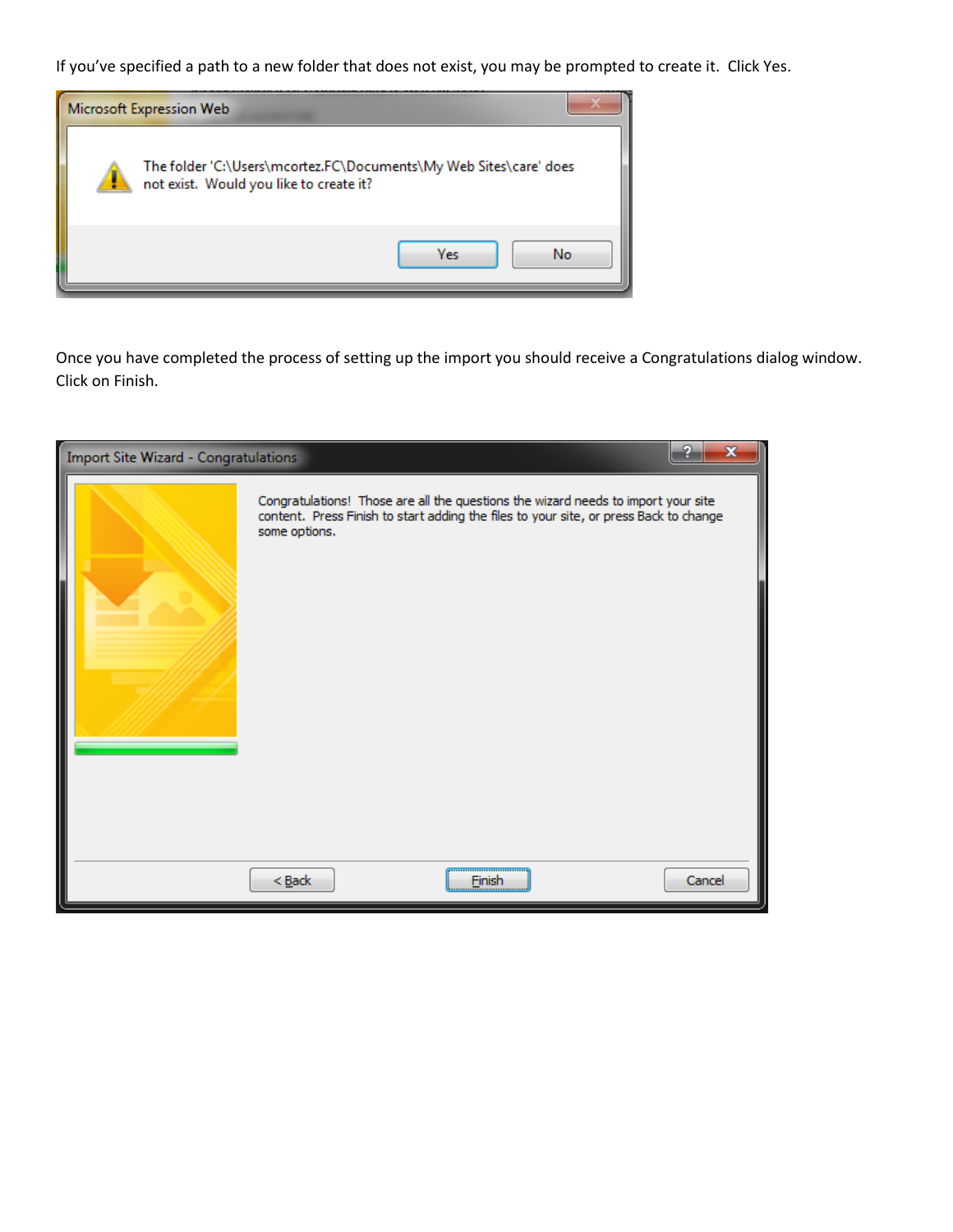Expression Web will then take you to a screen that shows what files are stored locally {currently none} on the left and what files are on the web server on the right:

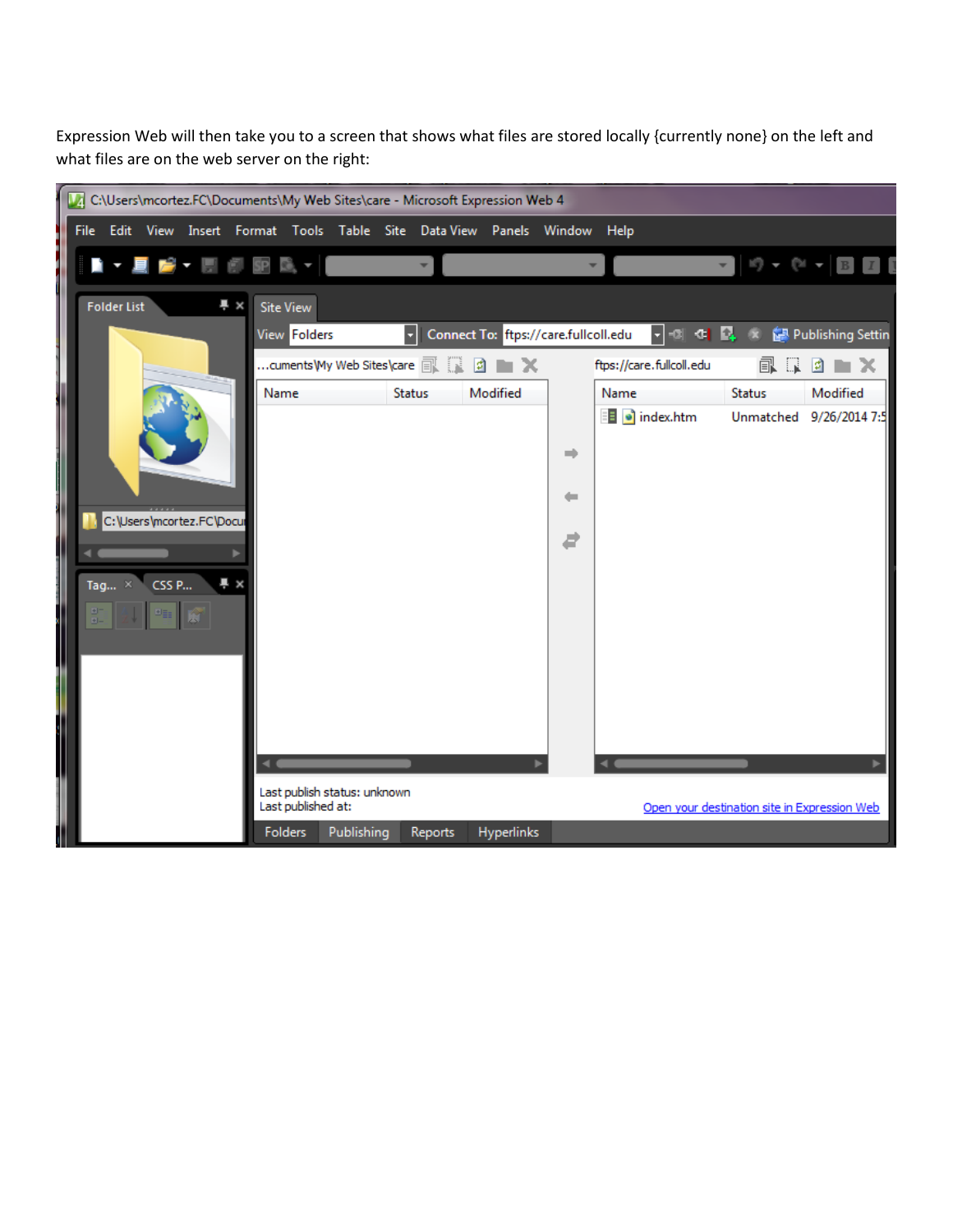You should highlight all the files on the right and click the little two-way arrow in the center (the bottom one) to synchronize between local & web server:



Once it has completed downloading the files, you can double click any file on the left to edit it.

After editing your file(s), you should make sure you have clicked on the Save icon or used the File -> Save menu to save your changes locally.